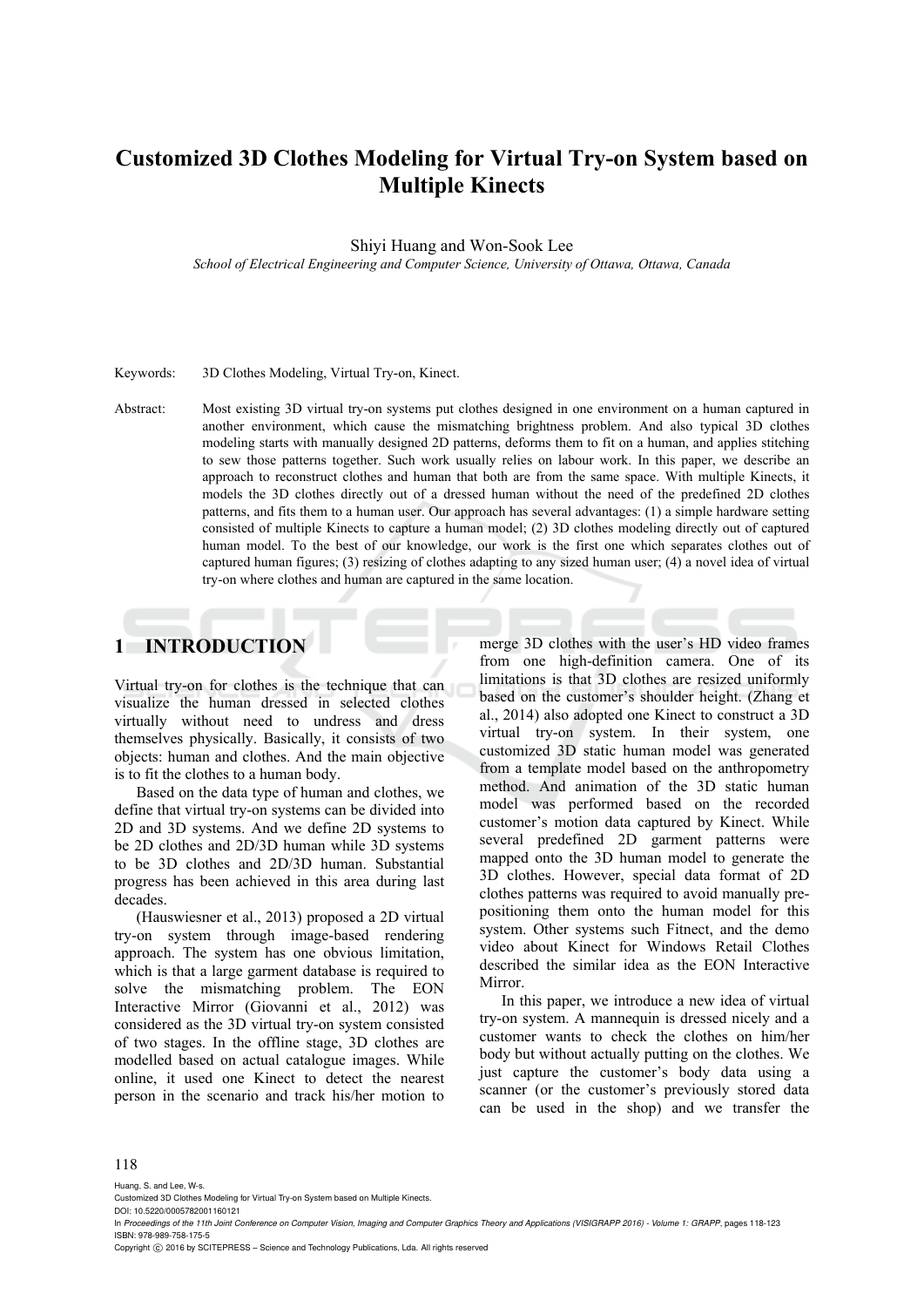mannequin's clothes to the customer virtually. We emphasize that the clothes and human are from the same space to avoid the mismatching brightness problem: bright/dark human skin color and dark/bright clothes. We use multiple Kinects to capture different views of one mannequin dressed in one shirt and one trouser. Clothes are extracted from the dressed mannequin and separated into two pieces of clothes. Multiple point clouds of the clothes with respect to the different views are aligned. And then surface reconstruction technique was applied to the aligned point clouds to generate the clothes mesh. Next, we applied mesh post-processing and texture mapping the clothes mesh to obtain the textured clothes. Besides, we used KinectFusion to scan the naked mannequin and a user dressed in the tight clothes to generate two 3D human models. Finally we resize the clothes to fit to the user based on the same transformation that deforms the naked mannequin to have the user's body size and shape. A detailed overview of our method is provided in Section 3.

### **2 RELATED WORK**

This section briefly describes related work about virtual try-on systems, clothes modeling, clothes customization, and provides a short overview of data processing techniques related to our work. 4Ń

#### **2.1 Virtual Try-on**

Over the last several years, various methods for virtual try-on have been designed. Due to the lack of the available high-performance and high-accuracy capturing device, some early work usually generated relatively poor result. In the following, we mainly discuss the latest development.

**Virtual Try-on in 2D:** (Araki and Muraoka, 2008) designed a 2D system that resized the triangulated clothes images based on several markers on the user's joints to fit his/her motion captured by a web camera. (Hauswiesner et al., 2013) constructed a system that transferred the appearance of the recorded clothes onto the user's body by matching his/her pose from the input video frames with that from the recorded video frames. (Isıkdogan and Kara, 2013) mapped and resized 2D clothes images to fit to the user based on the tracked skeleton from one Kinect.

One obvious disadvantage of the 2D virtual tryon system is that the original clothes in the user's

body usually can be seen even after putting on selected clothes.

**Virtual Try-on in 3D:** With the advance of several 3D sensing devices, especially Kinect, the development of the 3D virtual try-on system is unprecedented. (Giovanni et al., 2012) fitted the manually modelled 3D clothes to the user' highdefinition video frames from one HD camera by using one Kinect to track his/her skeleton and align clothes with the skeleton. (Yuan et al., 2013) uses one Kinect to capture user's data, such as skeleton data and body skin colour for customizing one avatar, and then transferred 3D clothes onto the customized avatar. (Zhang et al., 2014) also utilized one Kinect to capture user's data for customizing and refining one template human model. And several 2D clothes patterns were fitted to the human model and then sewed together to achieve the virtual try-on effect.

Those 3D virtual try-on systems have a common drawback, which is that clothes and human are from different space. And those 3D clothes modeling parts are usually 2D patterns based.

### **2.2 Clothes Modeling for Virtual Try-on**

3D clothes modeling is one part of the virtual try-on system, which basically can be divided into three types: manually modeling, automatically 2D patterns to 3D clothes modeling, and scanner-based 3D modeling. Other methods are also proposed for 3D clothes modeling, for example, (Furukawa et al., 2000) created 3D clothes based on 2D photo input where the body was created from three photo views and then clothes were extracted in 3D by colour segmentation. As it was based on feature-based human cloning technique, accuracy was relatively low.

Manually clothes modeling usually requires the designer to use some 3D computer graphic software, such as Blender, 3ds Max or Maya to model 3D clothes. Several 2D clothes patterns were designed virtually, and the linkages were specified by manually selecting corresponding points between nearby patterns. Then those patterns were deformed to fit a digital human model and textured to generate the 3D clothes. This approach usually requires a lot of manual work in order to generate a high quality result.

The automatically 2D patterns to 3D clothes modeling was introduced by (Zhang et al., 2014), which required special data format of 2D clothes patterns to prevent manually preposition 2D patterns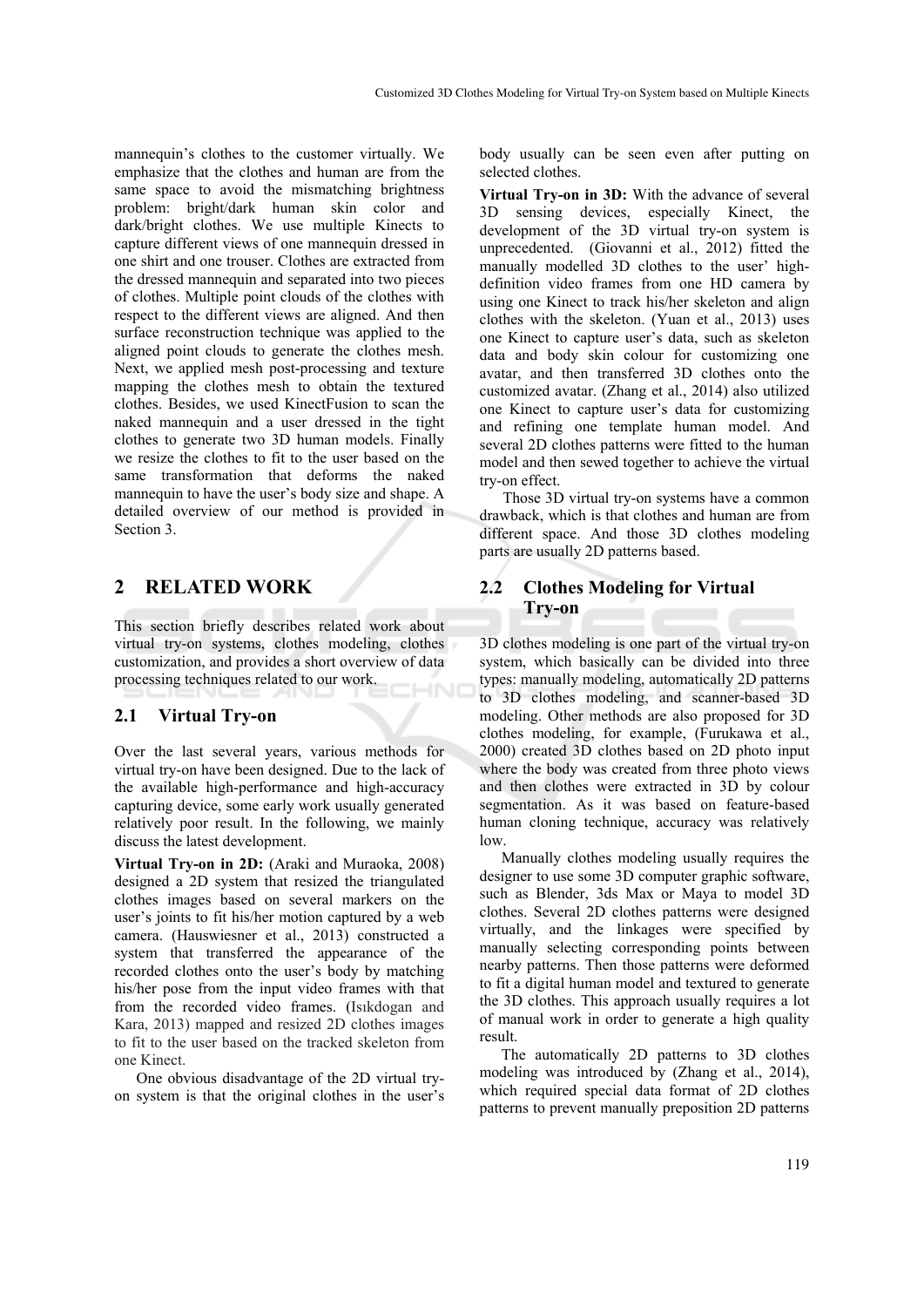onto customized human model. However, it still required designers to position those 2D patterns to the template model manually.

Scanner-based 3D clothes modeling is the idea that reconstruct 3D clothes based on the 3D scanner device. The scanner-based method is popular for human modeling and hair modeling. However, to the best of our knowledge, we haven't seen any research about scanner-based 3D clothes modeling yet, which can be an area that we can have a contribution to.

#### **2.3 Clothes Customization for Virtual Try-on**

Fitting the 3D clothes to the 3D human is a crucial part in the 3D virtual try-on system. The fitting step directly affects the visualization result. Most existed 3D virtual try-on systems achieve the clothes customization by deforming several 2D patterns to fit the human body. However, the approach that directly resizing 3D clothes to fit to the 3D human is more intuitive. (Li et al., 2010) deformed the clothes mesh to match the shapes of the human model through several steps, which made the approach relatively complicated.

## **2.4 Related Data Processing Techniques**

For our 3D scanner-based virtual try-on system, several data processing techniques have been used: color segmentation, 3D registration, surface reconstruction, texture mapping, and resizing.

(Zhang, 2000)'s calibration method is widely used to calibrate camera for 3D reconstruction, which only requires one simple pattern that has several feature points to be detected so that the intrinsic parameters can be calculated. Stereo camera calibration is used to calculate the extrinsic parameters between two cameras. In order to extract concerned objects from the image, the color segmentation techniques are the ideal choice. JSEG system developed by (Deng and Manjunath, 2001) was used in our system for clothes segmentation. From the captured images and depth data, several point clouds can be generated. Since each point clouds is with respect to different coordinate system, we used ICP algorithm (Besl and Neil, 1992) to align multiple point clouds. Poisson Surface Reconstruction method proposed by (Kazhdan et al., 2006) was used to create mesh. A texture mapping technique similar to (Zhou et al., 2005) was utilized to apply texture information to the mesh. And for resizing the clothes to fit the human body, we utilized the Radial Basis Function.

### **3 OVERVIEW**

Our method of 3D clothed modeling and customization based on multiple Kinects consists of three key components: data acquisition, 3D clothes modeling and their customization. In Sections 4 to 6 we elaborate on the components of our method. We then show the results in Section 7, and conclude with a discussion of the method.

### **4 DATA ACQUISITION**

This section describes our acquisition setup, including the hardware and calibration.

Our capture environment is displayed in Figure 1.



Figure 1: Capture environment setting.

We utilized Kinect V2 as the main capturing device, which is equipped with one higher resolution RGB camera and one higher depth fidelity depth camera compared with the Kinect V1. Three kinds of images can be generated from the two cameras: RGB image, depth image and infrared image. Besides, depth image and infrared image are generated from the same camera. We utilized (Zhang, 2000)'s method to do camera calibration for every Kinect built-in cameras. A checkerboard consists of 12 x 20 squares was used as the pattern to implement the calibration. 25 synchronized RGB images and infrared images for each Kinect built-in RGB camera and depth camera were captured. The captured checkerboard images are displayed in Figure 2.



Figure 2: Captured checkerboard images. Left: RGB image; Right: Infrared image.

Through stereo camera calibration, the transformation between RGB camera space and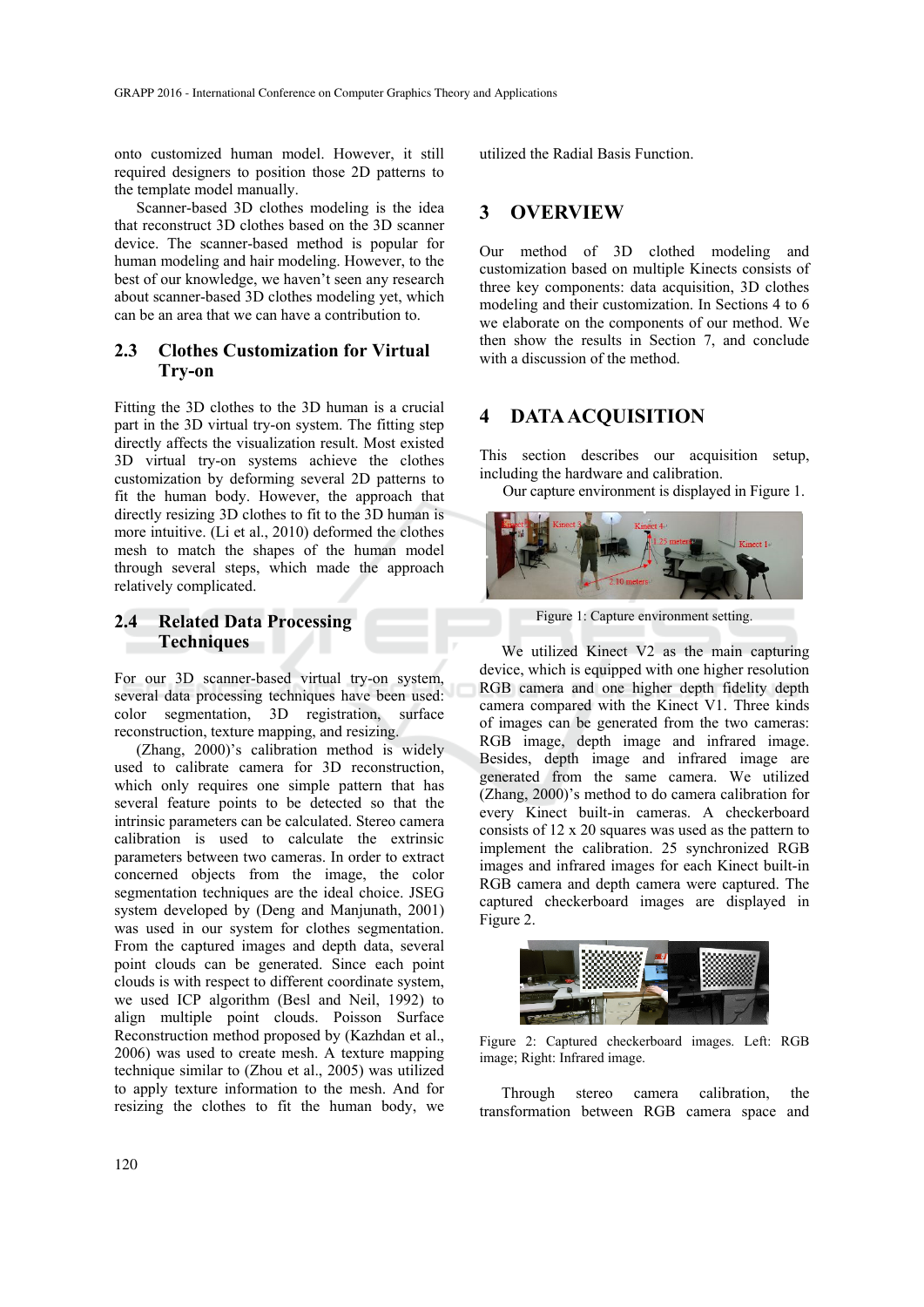depth camera space can be derived. (Macknojia et al., 2013) introduced the idea of camera calibration of two built-in cameras and stereo camera calibration for Kinect V1 in detail. Different from Kinect V1, there is no offset between depth image and infrared image for Kinect V2.

In the data acquisition stage, we used KinectFusion (Newcombe et al., 2011) to scan the naked mannequin and a user dressed in tight clothes to obtain their corresponding point clouds, which would be processed based on surface reconstruction algorithm to model two 3D mesh out of them. And then we utilize four Kinects to capture four views of the naked mannequin so that we can align each view with the naked mannequin model from KinectFusion to calculate the transformation between every two Kinects, which can be used to align multiple views of the clothes. Next, we captured four views of the mannequin with one shirt and one trouser.

# **5 3D CLOTHES MODELING**

### **5.1 Clothes Extraction**

Four views' data of clothes are acquired during the data acquisition step. Clothes extraction was implemented through two steps: (1) extracting the dressed mannequin out of the common background; (2) extracting clothes out of the dressed mannequin and separating them into one shirt and one trouser.

We utilized Kinect Body Tracking Function to extract the dressed mannequin from the common background in front and back view. While for left and right view, since the Function usually doesn't work, depth thresholding was used to roughly extract the dressed mannequin.

To extract clothes out of the dressed mannequin, we used the JSEG algorithm proposed by (Deng and Manjunath, 2001). And then several manual work was performed to remove some unconcerned regions. And due to the block of mannequin's hands, data missing area existed in the left and right view, which require the step of region filling to repair those areas. The final result is displayed in Figure 3.

#### **5.2 3D Registration of Kinect Data**

We have five groups of 3D data, four from four views of Kinect (four views of clothes data and four views of the naked mannequin) and one from KinectFusion (the naked mannequin) and we need to register them in one space.



Figure 3: Four views shirt and trouser images after performing clothes extraction, manually removing unconcerned regions and region filling.

We used ICP proposed by (Besl and Neil, 1992) to align multiple point clouds to create the 360° point clouds. Our proposed approach to do 3D registration for clothes lied in four steps: (1) using KinectFusion to scan the naked mannequin to get the well-aligned point clouds; (2) using four Kinects to capture four views of the naked mannequin; (3) aligning each view of the naked mannequin with the well-aligned point clouds to obtain the relation between every two Kinects; (4) aligning four views point clouds of clothes using the same relation calculated in (3).

The aligned point clouds of clothes usually contain several noise and outliers, and then we manually removed many outliers. The result is displayed in Figure 4.



Figure 4: Left to right: aligned shirt and trouser point clouds after manually removing several outliers.

#### **5.3 Surface Reconstruction of Clothes**

Based on the aligned point clouds of clothes, we utilized Poisson surface reconstruction algorithm to create the mesh. The result is displayed in Figure 5.



Figure 5: Left to right: reconstructed shirt and trouser mesh after using Poisson surface reconstruction.

The model reconstructed using Poisson surface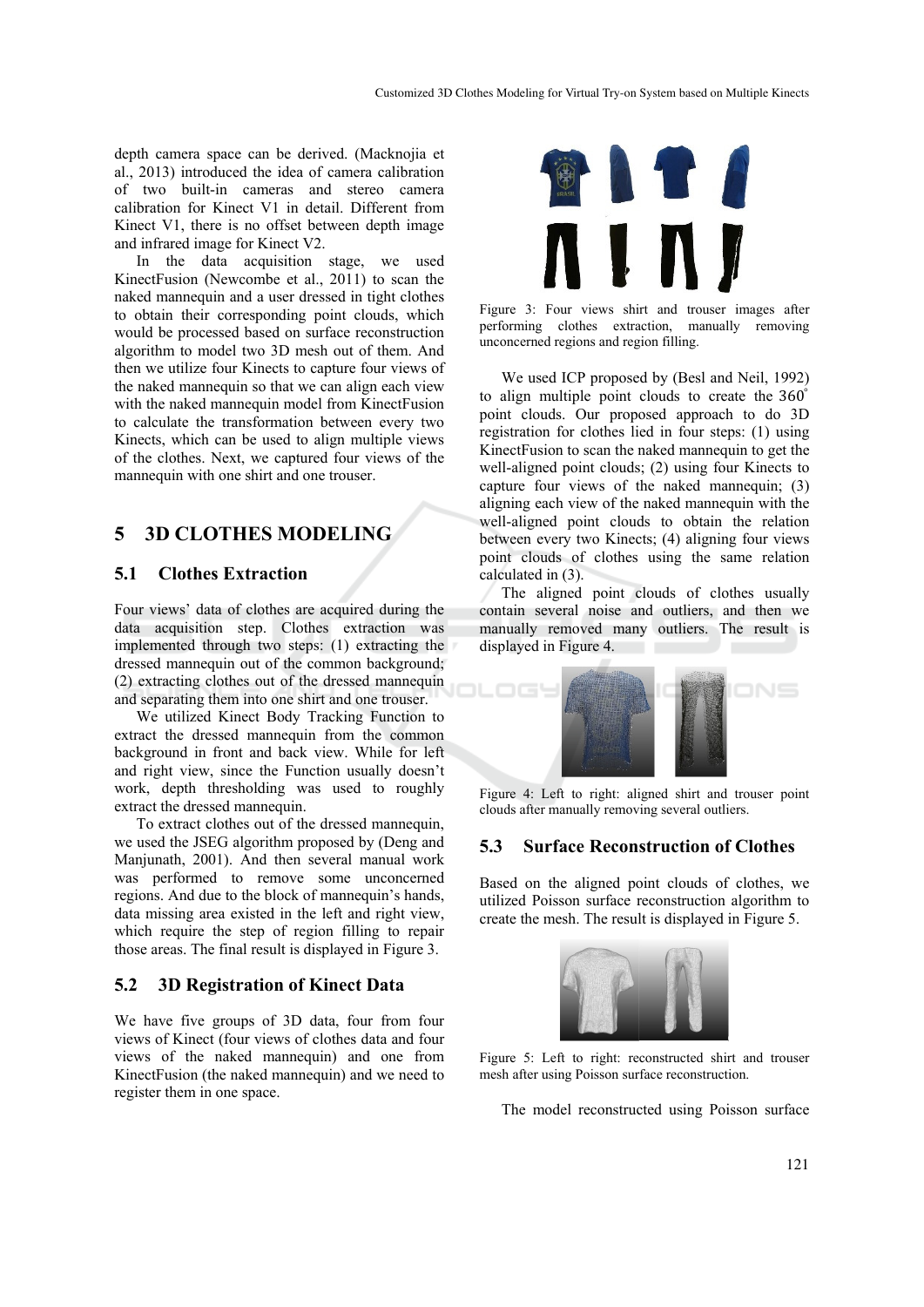reconstruction is watertight, which makes the reconstructed shirt and trouser quite different from the real clothes. Several steps are implemented to process the watertight 3D model of clothes to match the clothes regions in the image. Our proposed approach was divided into six steps: (1) using Kd-Tree to do roughly texture mapping for the clothes; (2) selecting several points on the mesh manually; (3) deleting triangular faces along the selected points; (4) removing other unconcerned components; (5) finding the boundary edges of the mesh left; (6) creating several triangular faces to link boundary edges and the selected points. The result is displayed in Figure 6.



Figure 6: Left to right: reconstructed shirt and trouser mesh after mesh post-processing.

### **5.4 Texture Mapping of Clothes**

After the surface reconstruction and mesh postprocessing, we obtained the mesh without texture information. Then we segmented the mesh into four parts with respect to each view for texture mapping. Several points were manually selected on the mesh to define the intersection between every two views. Then we applied the algorithm used for deleting triangular faces along the selected points to the clothes mesh. The textured shirt and trouser are displayed in Figure 7.



Figure 7: Top to Down: the well-reconstructed and textured shirt and trouser mesh after texture mapping.

# **6 3D CLOTHES CUSTOMIZATION**

We used Radial Basis Function for clothes

customization. The approach to resize the 3D clothes to fit to the user's body can be divided into two steps: (1) deforming the naked mannequin to have the user's body size and shape using Radial Basis Function (2) resizing the 3D clothes to fit to the user's body using the same Radial Basis Function.

Using Radial Basis Function for resizing requires two data groups: control points and target points. Multiple points were selected on source and target models manually. The point selections are displayed in Figure 8.



Figure 8: (a): control points selection on the naked mannequin's body; (b): target points selection on the user's body.

The raw naked mannequin model, user's 3D model, and the deformed naked mannequin model are displayed in Figure 9.

3D clothes were resized and fitted to the user. But the fitting result has the surface penetrating problems: several faces of the 3D clothes penetrating into the user's body. We applied the surface correction algorithm based on the point-to-plane project theory to pull those penetrated faces out of the body. And the result is displayed in Figure 10.



Figure 9: Left to Right: raw naked mannequin model; user's 3D model; deformed naked mannequin model.



Figure 10: Left to Right: user with reconstructed clothes before and after surface correction.

# **7 RESULT**

The evaluation is based on the visualization comparison between the captured clothes image and